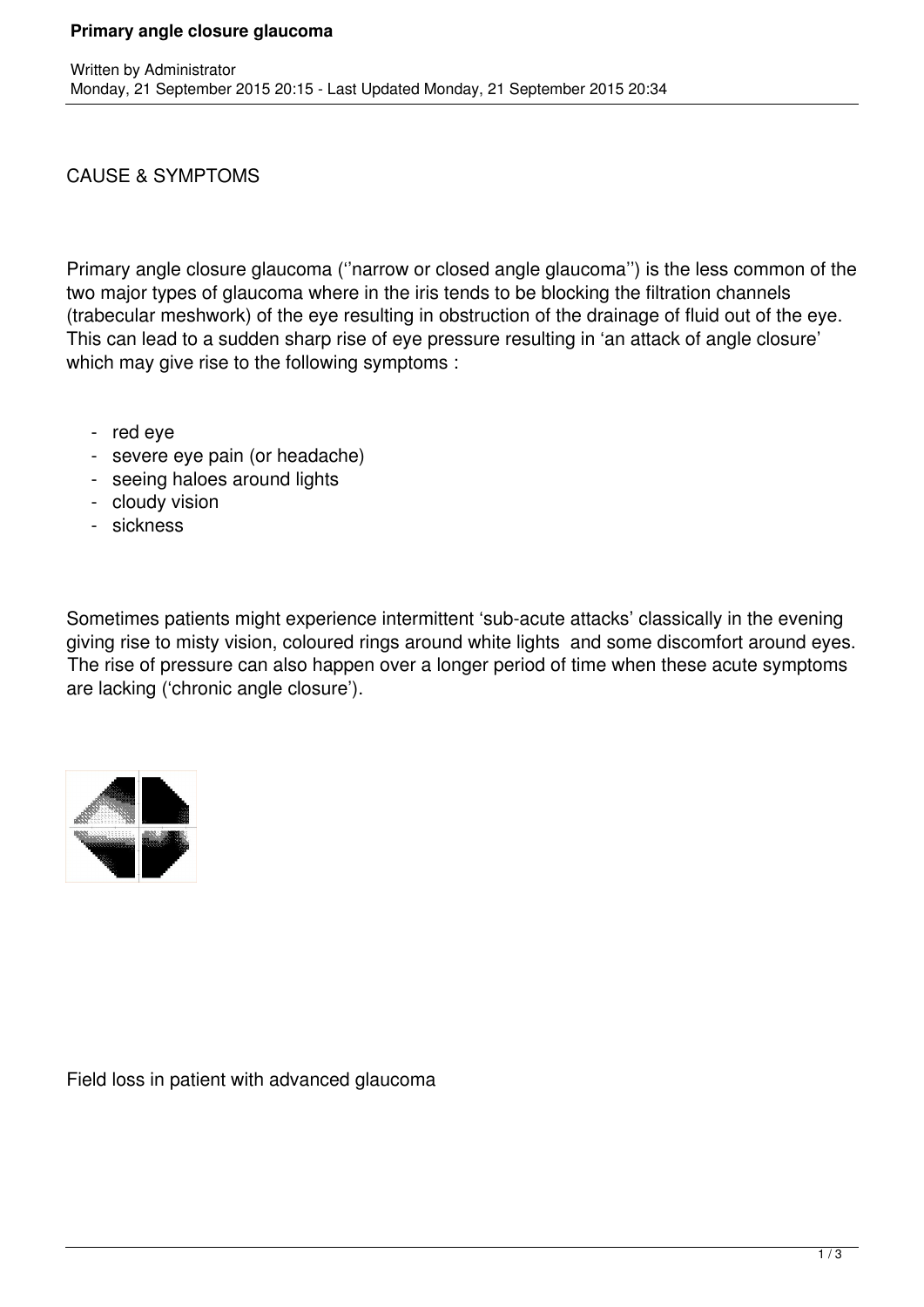#### **Primary angle closure glaucoma**

#### RISK FACTORS

- Patients above 40 years of age
- Long-sightedness (high plus power in spectacles)
- Ethnic origin commoner in Asians (rarer in Caucasians)
- Females

Many drugs can cause angle closure, including drugs with "anti-cholinergic" side effects. For such medications, there is usually a caution on the enclosed medication leaflet that advises "do not take this medication if you have glaucoma". Other drugs that can cause angle closure include sulpha based drugs (eg topiramate), dilating drops (eg cyclopentolate) and some anti-depressant medications (eg amitriptylline).

### DIAGNOSIS

If patients experience any of the above symptoms they should contact their GP or optician immediately so that they can be referred to the hospital eye clinic for urgent treatment to avoid permanent loss of sight.

## TREATMENT

Patients usually require admission for treatment of acute angle closure glaucoma. The treatment is with tablets or intravenous injections to reduce the eye pressure rapidly along with lots of eye drops. It may take from a couple up to few hours before the eye feels comfortable and the pressure is adequately lowered. Once the pressure in controlled, patients often require a further laser treatment (YAG laser iridotomy) in the affected eye to prevent a future recurrence and often a preventative laser treatment in the other good eye which carries the risk of a similar attack. Often many of these patients will go on to have a cataract extraction operation in near future which is best decided by the glaucoma specialist.